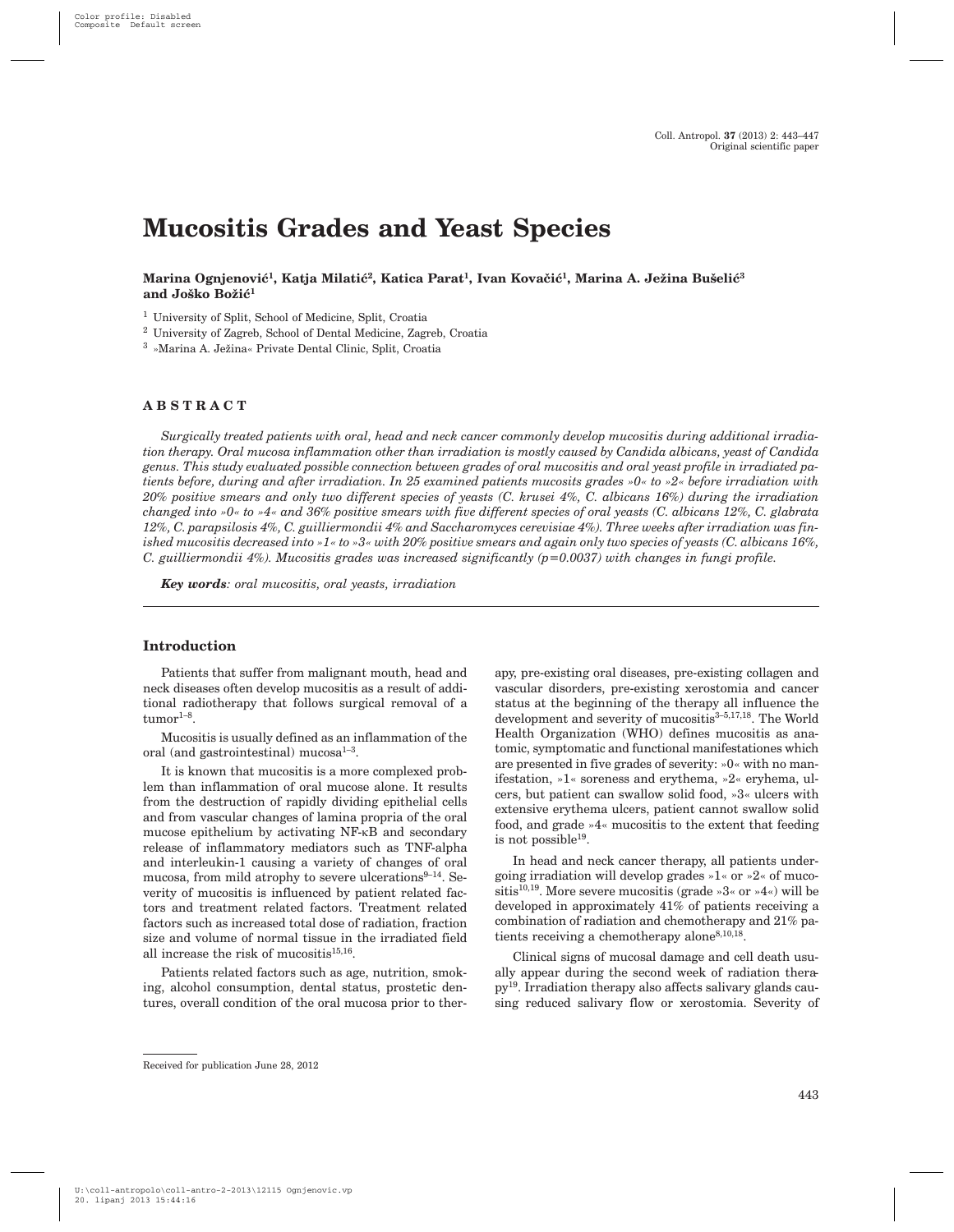xerostomia depends on dosage and duration of radiation therapy $20$ .

Mucosal damage and xerostomia allow a possibility of microorganism superinfection<sup>21,22</sup>. *Candida albicans* is an opportunistic microorganism of oral mucosa in adult humans that causes no symptoms in healthy oral mucosa. Enlarged number of *C. albicans* colonies or profile changes may cause candidiasis – an illness with acute or cronical symptoms and atrophic or hypertrophic oral mu- $\cos$ a changes<sup>1–3</sup>. Oral mucosa changes caused by Candida species may have clinical manifestations similar to the mucositis caused by irradiation with mild atrophy to severe ulcerations. Those changes may be clinically described at the same way that WHO use to describe and graduate mucositis with soreness, erosions and erythema. Irradiation therapy may induce genotype and phenotype changes of oral microorganisms. Many authors describe profile changes of candida species in oral mucosa during irradiation therapy<sup>23-38</sup>.

During irradiation therapy the predominance of *C. albicans* in oral mucosa in healthy circumstances is changed to non-albicans species predominance. Candida species found and described in oral mucosa during irradiation therapy are *C. pseudotrophicalis, C. guilliermondii, C. krusei, C. glabrata, C. tropicalis, C. dubliniensis, C. lusitoniae, C. kefyr* and *C. parapsilopsis*23–38. The most of changes in number of different Candida species were found after second week of irradiation therapy which correlated with more severe mucositis grades $28-38$ .

The aim of this study was to establish whether candida species profile changes influence and worsen the mucositis during the irradiation therapy.

#### **Materials and Methods**

We tested 25 patients (22 males – 88% and 3 females – 12%) aged 47 to 84 (average age 63) with oral, head and neck cancer. All of them were surgically treated and irradiated. The dose of irradiation was 6000 cGy in 30 separated doses of 200 cGy each. All patients had oral mucosa examined and controlled on several occasions with mucositis grades established and oral swabs on fungi taken. Oral mucositis was ranged from »0« to »4« according to the WHO recommendation. Oral swabs were distributed in agar Sabouraud dextrose/chlorophenicol and incubated at 37 degrees of Celsius for 18 hours. Emerging colonies were identified biochemically and through the germinative tube test.

Patients were examined prior the irradiation, during the second week of irradiation and three weeks after the irradiation had been finished and oral statuses (mucositis and oral swabs findings) of the same patient were compared.

Cochran's Q and McNamara's tests were used for comparison of oral swabs findings and mucositis grades before, during and after irradiation therapy. Correlation between mucositis and oral swabs findings were tested with  $\gamma^2$ -test and the statistical significance was set at p<0.05. Data were analyzed by statistical software MedCalc for Windows, version 11.5.1.0 (MedCalc Software, Mariakerke, Belgium).

## **Results**

Prior the irradiation all patients had their oral mucosa examined and possible changes were verified according to symptoms similar to those used by WHO in mucositis grade ranging. A total of 32% (N=8) patients were without any oral symptoms with preserved integrity of normally colored and normally functional oral mucosa and  $68\%$  patients  $(N=17)$  had some clinical symptoms similar to mucositis like sorrenses, erythema, small ulcerations but with ability to eat solid food (Table 1).

In the second week of irradiation mucositis grades were higher.

Only  $8\%$  (N=2) patients were without any symptoms, 60% (N=15) patients had grades from »1« to »2«, 24%  $(N=6)$  had grade »3« with extensive erythema, deep ulcers and inability to eat solid food and  $8\%$  (N=2) had grade »4« without posibility of eating anything (Table 1).

Three weeks after irradiation had been finished most of the patients  $(88\%, N=22)$  had mucositis grades from »1« to »2« and 12% (N=3) had grade »3«. No patients were without symptoms and no patients had grade »4« at this stage of observation (Table 1).

According to a rank correlation test, mucositis during the irradiation compared to the mucositis before irradiation had started, were higher and remained higher for three weeks after irradiation with statistical significance of  $p=0.012$ .

Before irradiation  $80\%$  (N=20) of all patients had negative swabs. Among 20% (N=5) positive oral swabs two different species of yeast were found: *C. albicans* in 16% ( $N=4$ ) patients and *C. krusei* in 4% ( $N=1$ ) patients (Table 2).

| TABLE 1                                               |  |  |  |  |  |  |
|-------------------------------------------------------|--|--|--|--|--|--|
| MUCOSITIS GRADES BEFORE. DURING AND AFTER IRRADIATION |  |  |  |  |  |  |

| Mucositis grade (according WHO)        |              |           |            |           |       |
|----------------------------------------|--------------|-----------|------------|-----------|-------|
| Before irradiation                     | $8^*$ (32\%) | 9(36%)    | 8(32%)     |           |       |
| Second week of irradiation             | 2(8%)        | $5(20\%)$ | $10(40\%)$ | 6 $(24%)$ | 2(8%) |
| Three weeks after irradiation finished |              | 17(68%)   | $5(20\%)$  | 3(12%)    |       |

 $*$  results are presented as N  $(\%)$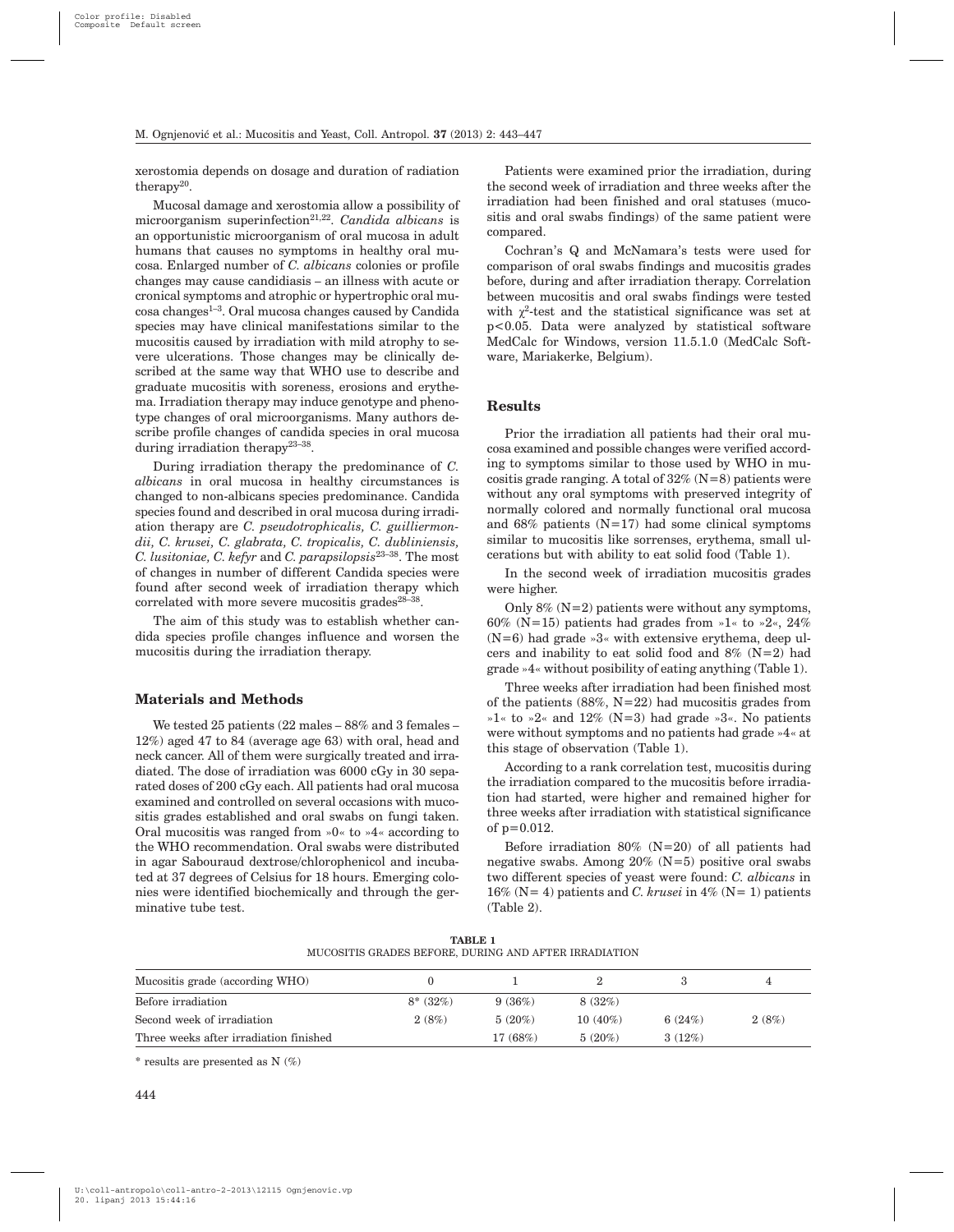| Yeast-like fungi species               | Negative smears | Positive smears | Isolates          |  |
|----------------------------------------|-----------------|-----------------|-------------------|--|
| Before irradiation                     |                 | $N=4(16%)$      | C. albicans       |  |
|                                        | $N=20(80\%)$    | $N=1$ (4%)      | C. krusei         |  |
| Second week of irradiation             |                 | $N=3(12%)$      | C. albicans       |  |
|                                        |                 | $N=3(12%)$      | C. glabrata       |  |
|                                        | $N=16(64%)$     | $N=1$ (4\%)     | C. parapsilosis   |  |
|                                        |                 | $N=1$ (4\%)     | S. cerevisiae     |  |
|                                        |                 | $N=1$ (4%)      | C. guilliermondii |  |
| Three weeks after irradiation finished |                 | $N=4(16%)$      | C. albicans       |  |
|                                        | $N=20(80\%)$    | $N=1$ (4%)      | C. krusei         |  |

**TABLE 2** YEAST SMEARS BEFORE, DURING AND AFTER IRRADIATION

In the second week of irradiation  $64\%$  (N=16) of all patients had negative oral swabs. Among  $36\%$  (N=9) positive oral swabs there were five different species of yeast: *C. albicans*, *C. glabrata*, *C. parapsilosis*, *Saccharomyces cerevisiae* and *C. guilliermondii.* A percentage of all found yeasts compared to *C*. *albicans* percentage were two times higher (Table 2).

Three weeks after irradiation had been finished, 80%  $(N=20)$  of oral swabs were found negative and among  $20\%$  (N=5) of positive swabs, two different species of yeast were found, 16 % (N=4) of *C. albicans* and 4 % (N=1) of *C. krusei*. The distribution of oral yeast species was the same before and after the irradiation with prevalence of *C. albicans* (Table 2). Mucositis appearance was more frequent during therapy and three weeks after with statistical significance of  $p < 0.001$ .

The highest mucositis grade found during the irradiation was »4«, while prior the irradiation the highest grades were »2« and »3«, the same as after irradiation therapy. Oral mucositis grades had increased during irradiation period with statistical significance of p=0.012.

Mucositis and positive oral swabs before the irradiation and three weeks after the irradiation were the same (16%). We have not found statistically significant correlation between the presence of Candida and mucositis before irradiation or three weeks after  $(p>0.05)$ .

Oral mucositis increased simultaneously with increased number of oral yeast species in positive oral swabs findings with statistical significance of  $p=0.0037$  during the irradiation therapy.

#### **Discussion**

In most studies patients surgically treated and irradiated after suffering from malignant mouth, head and neck diseases were examined during the therapy for various factors such as clinical and microbiological changes and for possibilities of oral functions.

Oral mucositis has been identified as the most debilitating side effect of cancer therapy by patients. Various authors describe mucositis as oral mucosa disease caused by destruction of rapidly dividing epithelial cells, exclusively caused by irradiation without any bacterial infection1–3. Some other authors defined mucositis as oral and gastrointestinal acute mucosa disease directly caused by irradiation, chemotherapy, mechanical causes (solid food, brushing), thermic exposure (hot food), tumor topic (direct) influence, tumor indirect influence causing immunity disorders, xerostomia, due to the poor oral hygiene and current chronic diseases such as candidiasis<sup>6,10</sup>. The terms stomatitis and mucositis have been used interchangeably when describing inflammatory oral conditions. Assessment scales must precisely describe mucosal damage, reproducibly measure severity and objectively classify changes. The WHO is ranging mucositis by five grades from »0« to »4« according to clinical changes and functional possibilities.

Patients are usually examined for mucositis during irradiation therapy, mostly after second week of irradiation and three or four weeks after irradiation has been finished<sup>39,40</sup>. In our study we also assessed mucositis before irradiation had even started, using the same criteria as the WHO has recommended.

We found that  $32\%$  (N=8) of our patients had no mucositis (grade »0«) and that  $68\%$  (N=17) had mild mucositis before irradiation. None of our patients had severe mucositis (grades »3« or »4«) prior to radiotherapy.

Other studies had not assessed oral mucositis prior the irradiation therapy. The reason was that mucositis is exclusively caused by irradiation without any bacterial infection, so other autors found no reason to examine mucosal inflammation. We found a number of positive oral smears on yeast species among our patients prior a therapy. We found that  $80\%$  (N=20) of our patients had negative oral smears before irradiation had started and 20% (N=5) were positive on Candida species.

*C*. *albicans* was found in 16% (N=4) of patients and *C*. *krusei* in  $4\%$  (N=1) of them. These results didn't correlate with findings in other similar studies. Brasilians had 42.9% positive patients colonized exclusively with *C*. *albicans* before irradiation started, Mexicans 43% and Jordanian 72.6%24,28,30. Although those numbers were not similar to our findings, the distribution of Candida species was. In all studies *C*. *albicans* prevaleted. Beside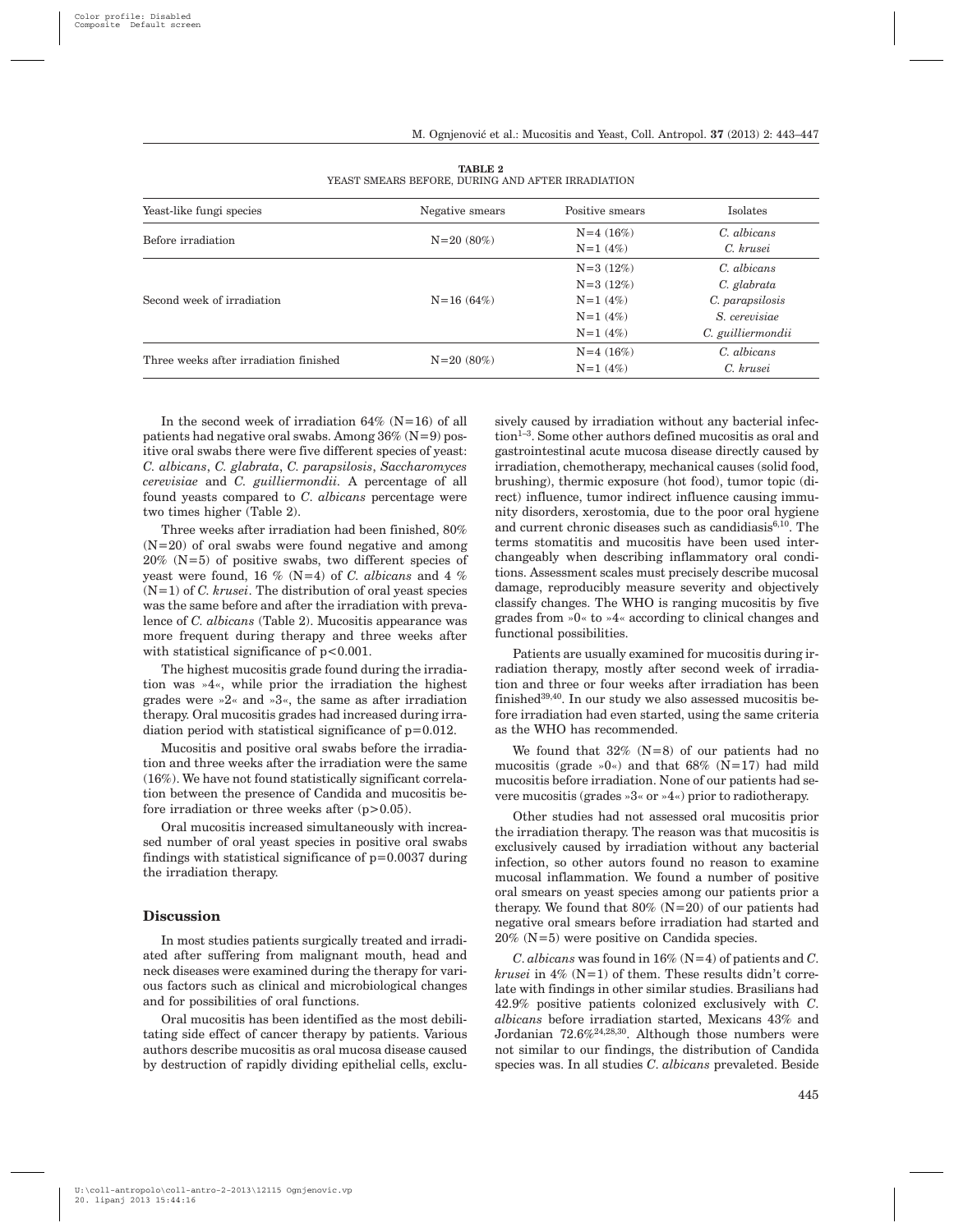*C*. *albicans* we found *C*. *krusei*, Brazilians found *C*. *dubliniensis* and Jordanians found *C*. *glabrata*.

Mucositis and positive oral smears at the same time had  $16\%$  (N=4) of our patients. We didn't find statistically significant correlation between the presence of candida in oral mucosa and mucositis before irradiation  $(p>0.05)$ . So, our conclusion was that mucositis in those cases was caused by presence of bacteria of some kind or due to mechanical or chemical factors.

During the second week of irradiation, mucositis percentage among our patients increased to  $92\%$  (N=23). A total of 60% (N=16) had grades from »1« to »2«, 24%  $(N=6)$  had grade »3« and 8%  $(N=2)$  had grade »4«. It is known that mucositis grows with advanced radiotherapy and in the second week of radiotherapy mucositis is supposed to be the worst. The mean overall incidence of mucositis was 80% among patients with conventional irradiation therapy in  $33$  studies<sup>18</sup>. The frequency of mucositis was the highest in patients treated with alterated fractionation of radiotherapy affecting 100% patients overall.

Grades »3« and »4« of mucositis in those studies experienced 34% of patients with conventional irradiation treatment which correlates with our findings  $(32\%)^{18}$ . Mucositis occured in the second week of irradiation among our patients in 92% of cases which was significantly more (p=0.012) then prior the therapy.

In the second week of irradiation  $64\%$  (N=16) of our patients had negative oral swabs. Among 36% positive oral swabs *C. albicans* was found in 12% (N=3) cases, *C.*  $glabrata$  also in 12% (N=3), *C. parapsilosis* in 4% (N=1) of cases, *C. guilliermondii* in 4% (N=1), and *Saccharomyces cerevisiae,* yeast of non-candida origine, in 4%  $(N=1)$  of cases. Altough there were more positive oral swabs in the second week of irradiation compared to the findings before, there was no statistical significance (p> 0.05). Mucositis and positive oral swabs on yeast species during irradiation therapy at the same time were found in 40% ( $N=10$ ) of our patients.

Oral mucositis increased to the grade »3« and »4« simultaneously with increased number of yeast species found in oral mucosa with statistical significance (p= 0.0037).

Three weeks after irradiation therapy had been finished, mucositis rates were  $\ast$ 1« and  $\ast$ 2« in 88% (N=22) and »3« in  $12\%$  (N=3) of patients. None of the patients were without any symptoms. As irradiation therapy has

#### **REFERENCES**

lasted for four to six weeks and its effects were cumulative we expected to find such results. It is similar to the literature reports and incidence of mucositis appearance of 80–100%41,42.

Oral swabs findings 3 weeks after irradiation had been finished were negative in  $80\%$  (N=20) of our patients and were positive in 20 (N=5). *C. albicans* was found in 16% (N=4) and *C*. *krusei* in 4% (N=1) of patients. These findings didn't correlate with the literature findings where incidence of positive oral swabs was  $70.1\%$ <sup>37,38</sup>. Our findings regarding distribution of yeast species at this point were the same as before irradiation had started with prevalence of *C. albicans* over *C. krusei*. The percentage of patients with positive oral swabs was similar as in literature<sup>43</sup>. Number of patients that had mucositis and positive oral swabs at the same time three weeks after irradiation had been finished were 16%. Mucositis appeared more frequent three weeks after irradiation then before with statistical significance (p= 0.001) and more frequent after (100%) then during (92%) the therapy but without statistical significance  $(p=0.07)$ .

We didn't find statistically significant difference among distribution of candida before and after irradiation (p> 0.05) which was not in agreement with the current literature<sup>30-38</sup>. During irradiation therapy we had more positive oral swabs then before the therapy had started and after the therapy had finished but without statistical significance. Also, we didn't find any statistically significant correlation between distribution of yeast species and a grade of mucositis (p>0.05) three weeks after the irradiation therapy had been finished.

#### **Conclusion**

We found the same percentage of patients with positive oral swabs before and after the irradiation therapy with the same distribution of fungi – two species of Candida: *C*. *albicans* and *C. krusei.* We also found the incidence of mucositis significantly higher during the terapy and three weeks after the therapy had been finished. Findings of positive oral swabs during irradiation were also higher then before and after irradiation therapy but without statistical significance. Oral mucositis increased (to »3« and »4«) simultaneosly with increased number of oral yeast species in positive oral swabs findings. Mucositis appeared more frequently during irradiation therapy, with increased positive oral swabs findings.

<sup>1.</sup> TOPIĆ B, Oralna medicina (Stomatološki fakultet Sarajevo, Sarajevo, 2001). - 2. BIOČINA-LUKENDA D, CEKIĆ-ARAMBAŠIN L, Oralne imunološke bolesti. In: CEKIĆ-ARAMBAŠIN L, KRZNARIĆ--VOHOLSKI G (Eds) Oralne bolesti (Školska knjiga, Zagreb, 2005).  $-$  3. LASKARIS G, Atlas oralnih bolesti (Naklada slap, Zagreb, 2005). — 4. RUBENSTEIN EB, PETERSON DE, SCHUBERT M, KEEFE D, MC-GUIRE D, EPSTEIN J, ELTING LS, FOX PC, COOKSLEY C, SONIS ST, Cancer, 100 (2004) 2026. DOI: 10.1002/cncr.20163. — 5. AVRITSCHER EB, COOKSLEY CD, ELTING LS, Semin Oncol Nurs, 20 (2004) 3. DOI: 10.1053/j.soncn.2003.10.002. — 6. SONIS ST, Oral Dis, 16 (2010) 597.

DOI: 10.1111/j.1601-0825.2010.01681.x. — 7. BOWEN JM, KEEFE DM, J Oncol, 2008 (2008) 907892. DOI: 10.1155/2008/907892. — 8. TURNER L, MUPPARAPU M, AKINTOYE SO, Quintessence Int, 44 (2013) 267. DOI: 10.3290/j.qi.a29050. — 9. SONIS ST, Nat Rev Cancer, 4 (2004) 277. DOI: 10.1038/nrc1318. — 10. AL-MAMGANI A, VAN ROOIJ P, VER-DUIJN GM, MEHILAL R, KERREBIJN JD, LEVENDAG PC, Laryngoscope, 123 (2013) 386-93. DOI: 10.1002/lary.23699. — 11. FU KK, PAJAK TF, TROTTI A, JONES CU, SPENCER SA, PHILLIPS TL, GARDEN AS, RIDGE JA, COOPER JS, ANG KK, Int J Radiat Oncol Biol Phys, 48 (2000) 7. DOI: S0360-3016(00)00663-5. — 12. SONIS ST, ELTING LS,